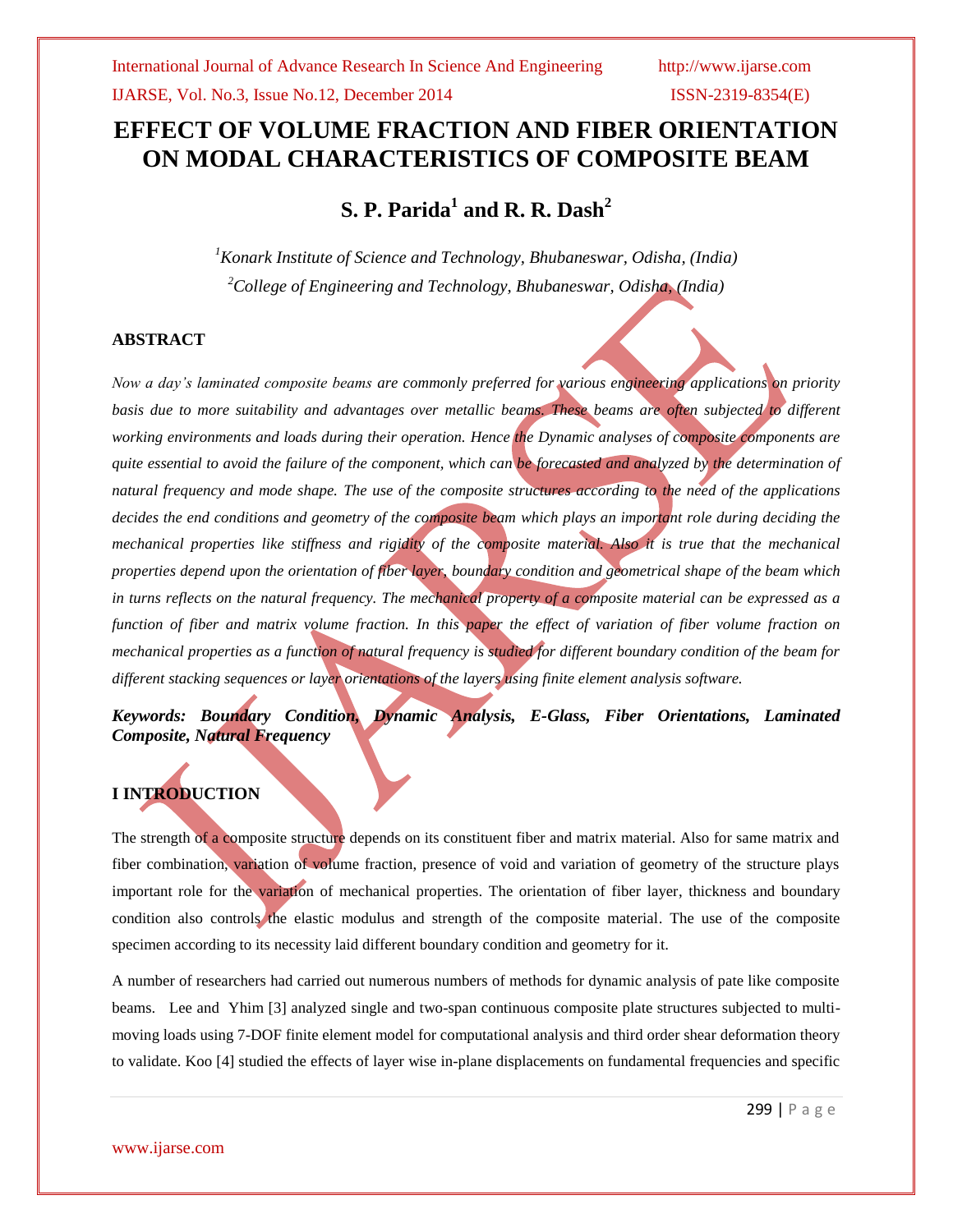# IJARSE, Vol. No.3, Issue No.12, December 2014 ISSN-2319-8354(E)

damping capacity for composite laminated plates using FEA method and experimental method. Majid et.al. [5] had developed frequency response function and modal analysis for composite plate like wing and tested it as cantilever to get the dynamic properties and its dependency on ply orientation and thickness. Matsunaga [6] determined the natural frequencies and buckling stresses of cross-ply laminated composite plates under the influence of shear deformation, thickness change and rotary inertia using the method of power series expansion of displacement components and Hamilton's principle for above. Davallo et al. [7] studied the mechanical behavior of uni-directional glass-polyester composites in flexure and tensile testing. The effect of laminate thickness on the mechanical properties is studied using simple energy model. Mohammed et.al [8] had explained the effect of fiber orientations on the flexural natural frequencies by finite element (FEA) and experimental approach. [Yung](http://www.sciencedirect.com/science/article/pii/0045794989903933) et al. [9] presented transient dynamic finite element analysis of laminated composite under the influence of transverse load by the use of Newmark scheme and Newton-Raphson method. Liou et al. [10] made an investigation over the transient response of an E-glass epoxy laminated composite plate impacted by a steel circular cylinder by three-dimensional hybrid stress finite element program to determine the transverse deflection at centre. Lee et al. [11] investigated the dynamic behavior of multiply-folded composite laminates using higher order plate theory and the third order finite element program. The effects of folding angles and ply orientations on the transient responses for various loading and boundary conditions are studied. Morozov [12] has made a theoretical and experimental characterization of elastic properties of the textile composites. Ratnaparkhi and Sarnobat [13] made the modal analysis to obtain the Natural frequencies in free-free boundary condition and validated the results obtained from the FEA using ANSYS in their work. Khalili et al. [14] used Fourier series to investigate the dynamic response of laminated composite plate subjected to static and dynamic loading The result is validated by comparing with the result obtained from the FEM code NISA II. Attaran et al. [15] made a study over the effects of aspect ratio, sweep angle, and stacking sequence of laminated composites on aero dynamic properties like flutter speed using 2D finite element analysis in conjunction with Doublet lattice Method. Jweeg et al.[16] made experimental and theoretical study on modulus of elasticity of composite material due to the reinforcement of different types of fiber like short, long woven, powder, and particulate shapes. Long et al. [17] presented a general formulation for free and transient vibration analyses of composite laminated beams for any boundary condition. To confirm the validity of the formulation, the result is compared with the result obtained from the analytical, experimental and FEA. Parida and Dash [18,19,20] developed generalized frequency equation taking bending and shearing in to consideration and studied the effect of fiber orientation, boundary condition and aspect ratio on modal characteristics of a plate like beam using finite element analysis software.

From the above study it is evident that the orientation of fiber layer and thickness controls the elastic modulus and strength of the composite material. In this paper the effect of volume fraction and fiber orientation on natural frequency for different boundary conditions of the beam is to be studied. In section 2 mathematical modeling is proposed for free vibration analysis of Timoshenko composite beam. The problem for the analysis is defined and validation of FEA analysis is done in this section also. In section 3 effect of different fiber orientation and fiber volume fraction on natural frequency for different boundary condition are investigated in a detail.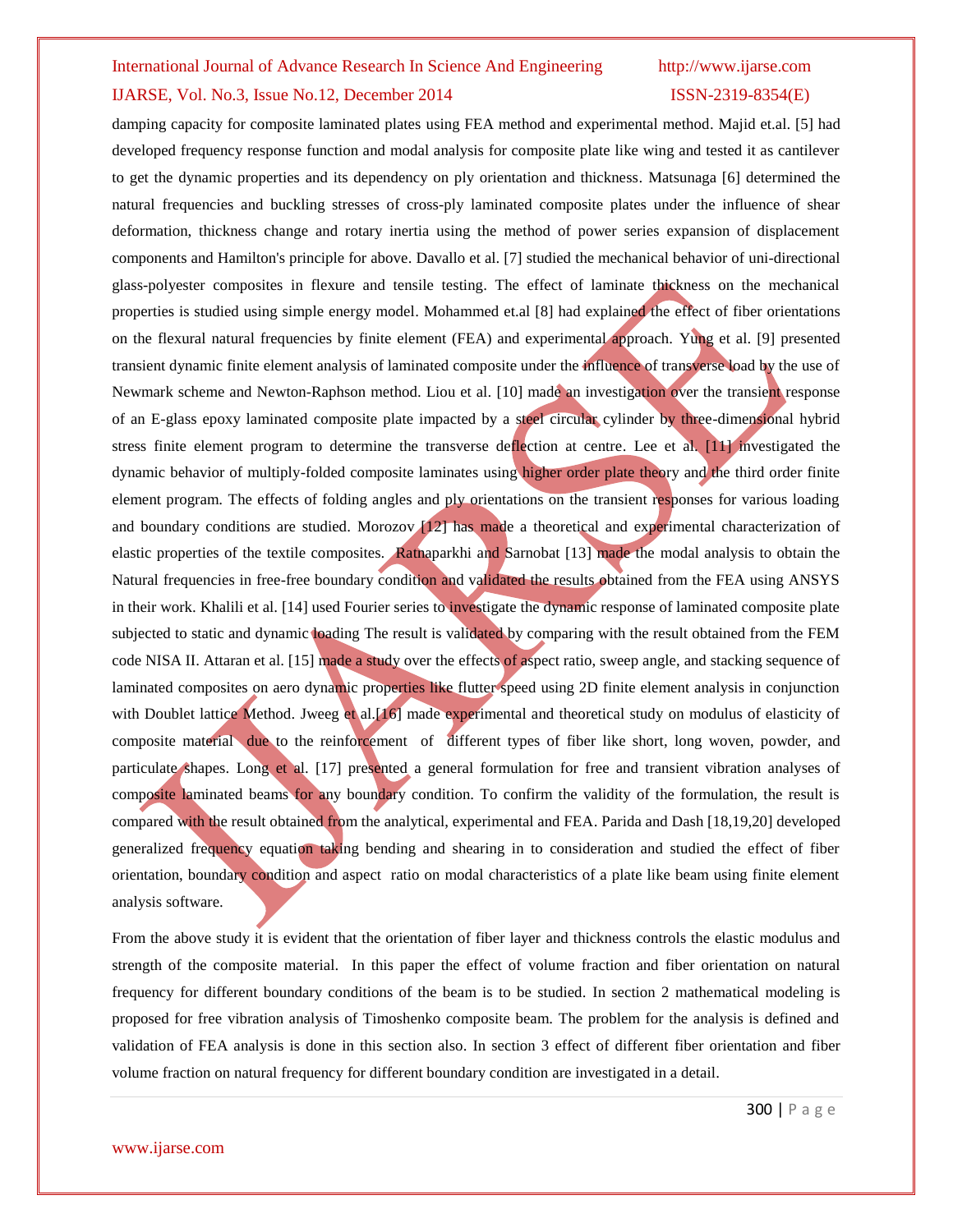## **II MATHEMATICAL FORMULATION**

The modal analysis of a beam in general refers to the determination of natural frequency and mode shape of the beam. In general beams the bending phenomenon is pre-dominant. The natural frequency for a beam subjected to bending action only is given by

$$
(\omega_{zi}^B)^2 = \frac{\varepsilon_{I_{zz}}}{2\pi\rho} \frac{\alpha_{Bi}^4}{t^4}
$$

However for a beam undergoing shearing action, the free natural frequency for a beam subjected to shearing is given by

(2)

(1)

$$
(\omega_{zi}^s)^2 = \frac{s_{yy}}{\rho} \frac{\alpha_{zi}^2}{L^4}
$$

Where,  $S_{yy} = \frac{5}{6} B \int_{T/2}^{T/2} (q_{ss}dy)$ ,  $EI_{zz} = \frac{1}{a_{xx}} \frac{B^3}{12}$  in N.m<sup>2</sup>

The super script s stands for shearing and B stands for bending

In this work, the beam is considered as Timoshenko beam. In Timoshenko beam the shear deformation is considered for beam analysis. The first order shear deformation theory (FSDT) is used for beam analysis. For analysis, it is assumed that the cross sections of beam subjected to bending remain plane but not perpendicular to the axis of application of bending load. Here the effect of bending and shearing is considered. The natural frequencies of the orthotropic beams (as shown in figure-1) subjected to bending and shearing deformation simultaneously by shear beam theory is expressed as

$$
(\omega_{zi})^2 = \left[\frac{1}{(\omega_{zi}^B)^2} + \frac{1}{(\omega_{zi}^B)^2}\right]^{-1}
$$
\n(3)

The structure of the composite material is depicted in figure-2. The composite beam of thickness T is constituted by n number of plies each of equal thickness.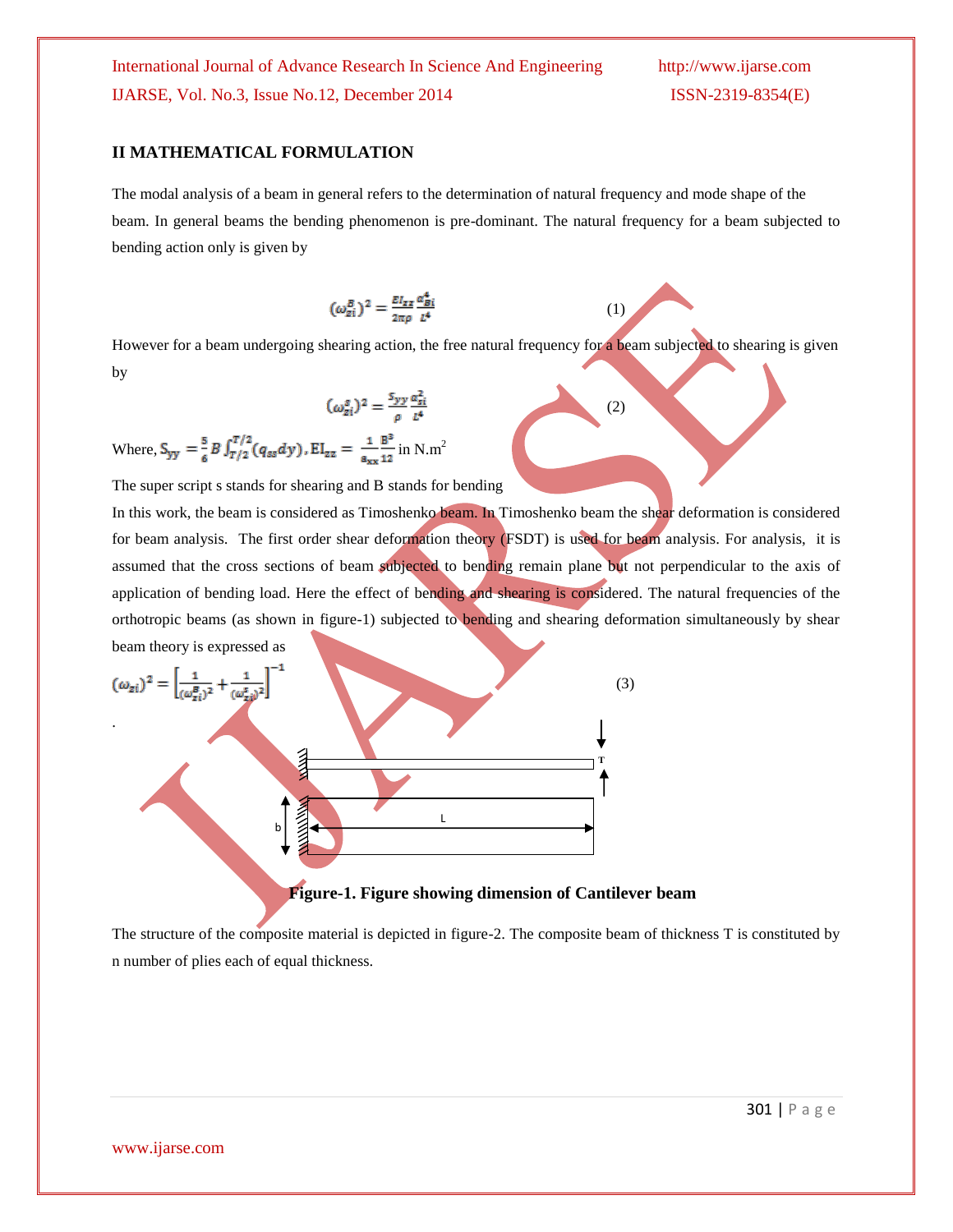International Journal of Advance Research In Science And Engineering http://www.ijarse.com IJARSE, Vol. No.3, Issue No.12, December 2014 ISSN-2319-8354(E)



**Figure-2. Multidirectional laminate with co-ordinate notation of individual plies**

The mechanical properties of the woven fabric composite beams as a function of volume fraction are given by*.*   $U_i = U_k V_k + U_m V_m$ 

$$
V_{f} = \frac{\text{volume of fibers}}{\text{total volume of composite}}
$$
\n
$$
V_{\tilde{v}} = 1 - \frac{\left(\frac{W_{f}}{p_{f}}\right) + \frac{W_{c}-W_{f}}{p_{m}}}{\frac{W_{c}}{p_{c}}}
$$
\n
$$
\rho_{c} = \rho_{f}v_{f} + \rho_{m}(1 - v_{f} - v_{\tilde{v}})
$$
\n
$$
E_{x} = E_{f}V_{f} + E_{m}V_{m}
$$
\n
$$
E_{y} = \left[\frac{E_{f} \times E_{m}}{V_{f}E_{m} + V_{m}E_{f}}\right]
$$
\n
$$
\gamma_{yz} = \gamma_{f}V_{f} + \gamma_{m}(1 - V_{f}) \left[\frac{1 + \left(\frac{W_{f}}{m} - \frac{\gamma_{xy}E_{m}}{E_{xx}}\right)}{1 - \gamma_{m}^{2} + \frac{\left(\frac{W_{f}}{m} - \frac{\gamma_{xy}E_{m}}{E_{xx}}\right)}{E_{xx}}}\right]
$$
\n
$$
G_{xy} = \frac{G_{m}G_{f}}{V_{m}G_{f} + V_{f}G_{m}} \text{ and } G_{yz} = \frac{E_{yy}}{2(1 + \gamma_{m})}
$$

Where  $U_i$ : any mechanical property in functional form, the subscript c, f, m &  $\tilde{v}$  stands for composite, fiber ,matrix an void respectively. V, $\rho$ ,  $\gamma$ , E, G, stands for volume fraction, density, poison's ratio, elastic modulus and shear modulus respectively.

The fiber reinforced in the beam is in woven form. The elastic constants of the woven fabric composite material are estimated by relating them to the properties of uni-directional composite material as using following relations:

$$
E_{wx} = \frac{E_x}{2} \left( \frac{E_x + (E_x + 2E_y) + (1 + 2\gamma_{xy}^2)E_y^2}{E_x (E_x + (1 - \gamma_{xy}^2)E_y) - \gamma_{xy}^2 E_y^2} \right)
$$
  
\n
$$
\gamma_{wxy} = \frac{4E w_x}{E_x} \left( \frac{\gamma_{xy} E_y (E_x - \gamma_{xy}^2 E_y)}{E_x (E_x + 2E_y) + (1 + 2\gamma_{xy}^2)E_y^2} \right)
$$
  
\n
$$
\gamma_{wxz} = \frac{E w_x}{E_x} \left( \frac{E_x (\gamma_{xy} + \gamma_{yz} + \gamma_{xy} \gamma_{yz}) + \gamma_{xy}^2 E_y}{E_x + (1 + 2\gamma_{xy})E_y} \right)
$$
  
\n
$$
E w_z = \frac{(1 - \gamma_{yz}^2)E_x^2 + (1 + 2\gamma_{xy} + 2\gamma_{xy} \gamma_{yz})E_x E_y - \gamma_{xy}^2 E_y^2}{E_x E_y (E_x + (1 + 2\gamma_{xy})E_y)}
$$
\n(5)

302 | P a g e

www.ijarse.com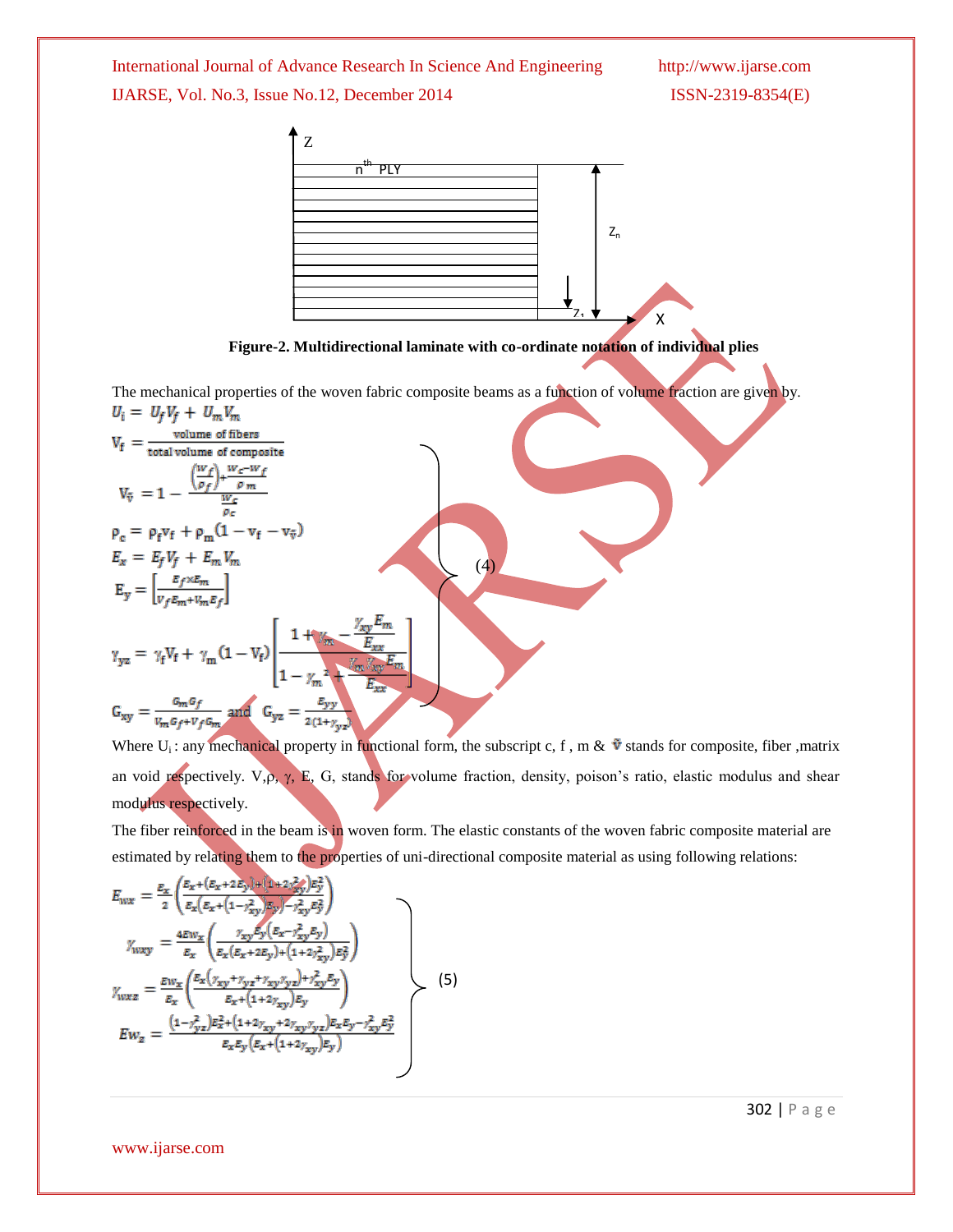International Journal of Advance Research In Science And Engineering

IJARSE, Vol. No.3, Issue No.12, December 2014 ISSN-2319-8354(E)

$$
Gw_{xy} = G_{xy}, \ G_{wxz} = \frac{2G_{xy}E_y}{1 + \gamma_{yz}}
$$

Where the subscript w stands for woven fabric composite

For the variation of fiber orientation, the stiffness of the composite component also varies. Hence the natural frequency will change accordingly.

| <b>Properties</b>  | <b>Material</b>       |                          |  |
|--------------------|-----------------------|--------------------------|--|
|                    | Glass fiber           | Polyester resin          |  |
| Elasticity modulus | 80GPa                 | 3.5GPa                   |  |
| Shear modulus      | 30.3GPa               | 1.26GPa                  |  |
| Density            | $2600 \text{ kg/m}^3$ | $1200$ kg/m <sup>3</sup> |  |
| Poisson ratio      | 0.32                  | 0.38                     |  |

|  |  |  |  | Table 1. Mechanical Property of Constituent Materials |  |
|--|--|--|--|-------------------------------------------------------|--|
|--|--|--|--|-------------------------------------------------------|--|

# **III PROBLEM FORMULATION**

E-glass-polyester composite plates like beams are taken for consideration. The mechanical properties of the beam specimens taken for the study are calculated by using the relations for woven fabric composite as given by the relations (5) from the constituent material properties for matrix as presented in table-1. The beams are of same dimension considered with different end boundary conditions i.e. cantilever, clamped-clamped, clamped-simple supported and simple-simple supported boundary conditions. The geometric dimension of the beam for the study is taken as  $L=0.45$ m, T $=0.007$ m and b  $=0.07$ m as shown in figure 2. The analysis is made for different fiber volume fraction varied from 0.3 to 0.6. The composite beam is composed of six number of ply layers. The orientations of upper three layers are exactly opposite to the lower three layers. This type of arrangement of plies can be done with even number of ply layers and are called as symmetric orientation. The general expression of the type of is expressed as  $\pm (\theta_1 - \theta_2 - \theta_3)$ . Six combinations of plies orientations with 15°, 30° and 45° are taken for the study. Also fiber layers with orientation  $\pm (0°-30°-15' \pm (0°-15°-30°))$ , and  $\pm (0°-0°-0°)$  are considered for the study. The beams were descretized using solid brick 8 node 185 elements that's each node has six degrees of freedom. The meshing of the beam is refined by taking the node length of 5mm for better result. To check the validity of the procedure the numerical example as in Goda et al. [8] is taken for the study and the result was presented in figure 3.

From the graph it can be observed that the result obtained from the finite element analysis by the help of ANSYS have closer value both to the experimental result and numerical analysis of the reference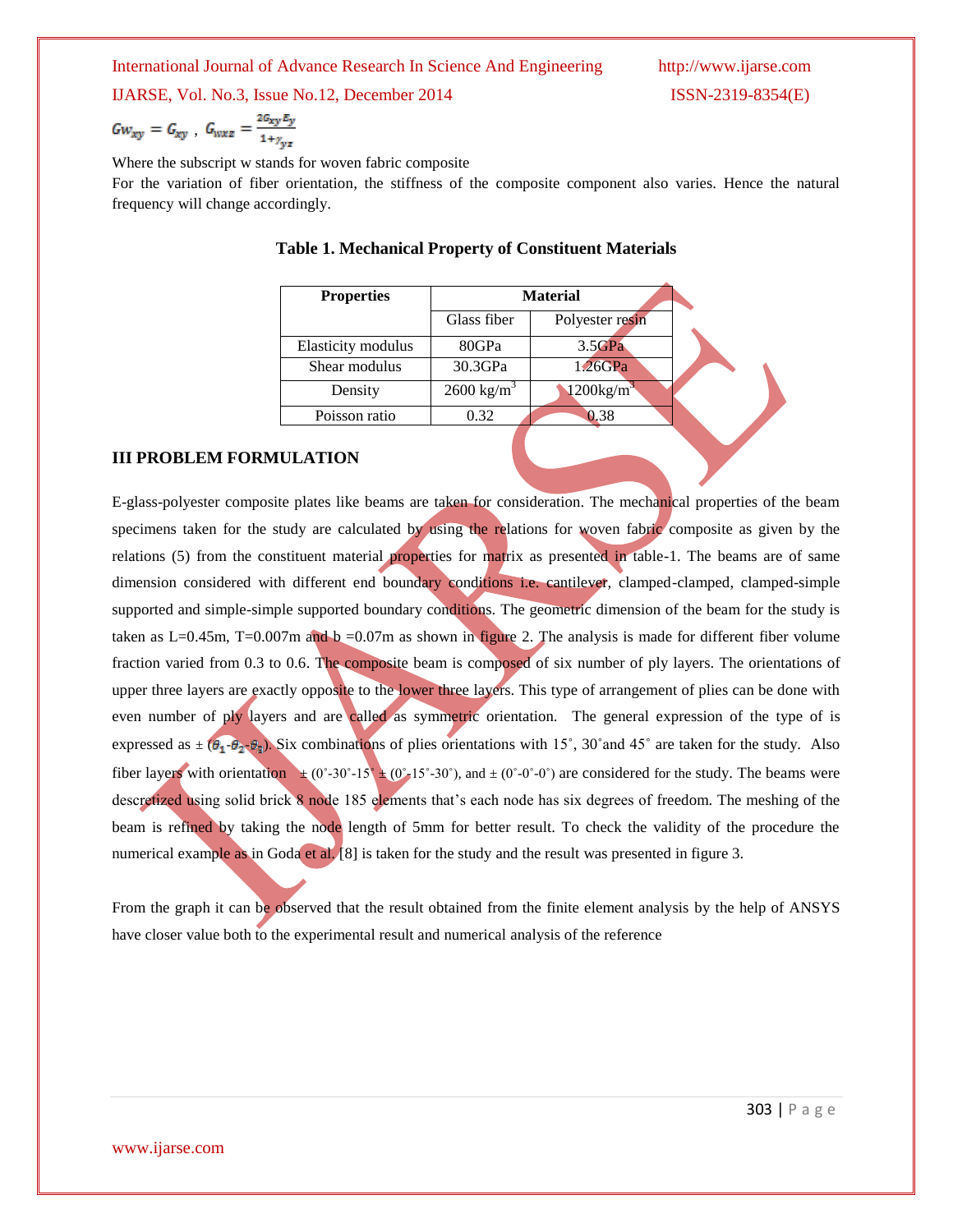# IJARSE, Vol. No.3, Issue No.12, December 2014 ISSN-2319-8354(E)



# **Figure3: Comparison of natural frequencies for validation of the study**

# **IV RESULT**

The first five natural frequencies are obtained by using the commercial finite element analysis (FEA) software (ANSYS13.0). The first five in plane bending natural frequencies (NF) for the beam specimens are obtained from finite element analysis by the help of commercial finite element package ANSYS13.0. The variable parameters for the study are taken as outer fiber orientations, end conditions and volume fraction.

The variations of first five inplane bending natural frequencies obtained from FEA analysis with fiber volume fraction for different stacking sequences of the fiber layers for cantilever beams are presented through Figure 4(a) to Figure 4(e). the graph shows that the natural frequency increases with increase in fiber volume fraction. As the fiber is more stronger than matrix and provides strength to the composite material. So natural frequency increases .





**Figure 4(a) variation of**  $1<sup>st</sup>$  **NF of cantilever beam** 

**Figure 4(b) variation of**  $2^{nd}$  **NF of cantilever**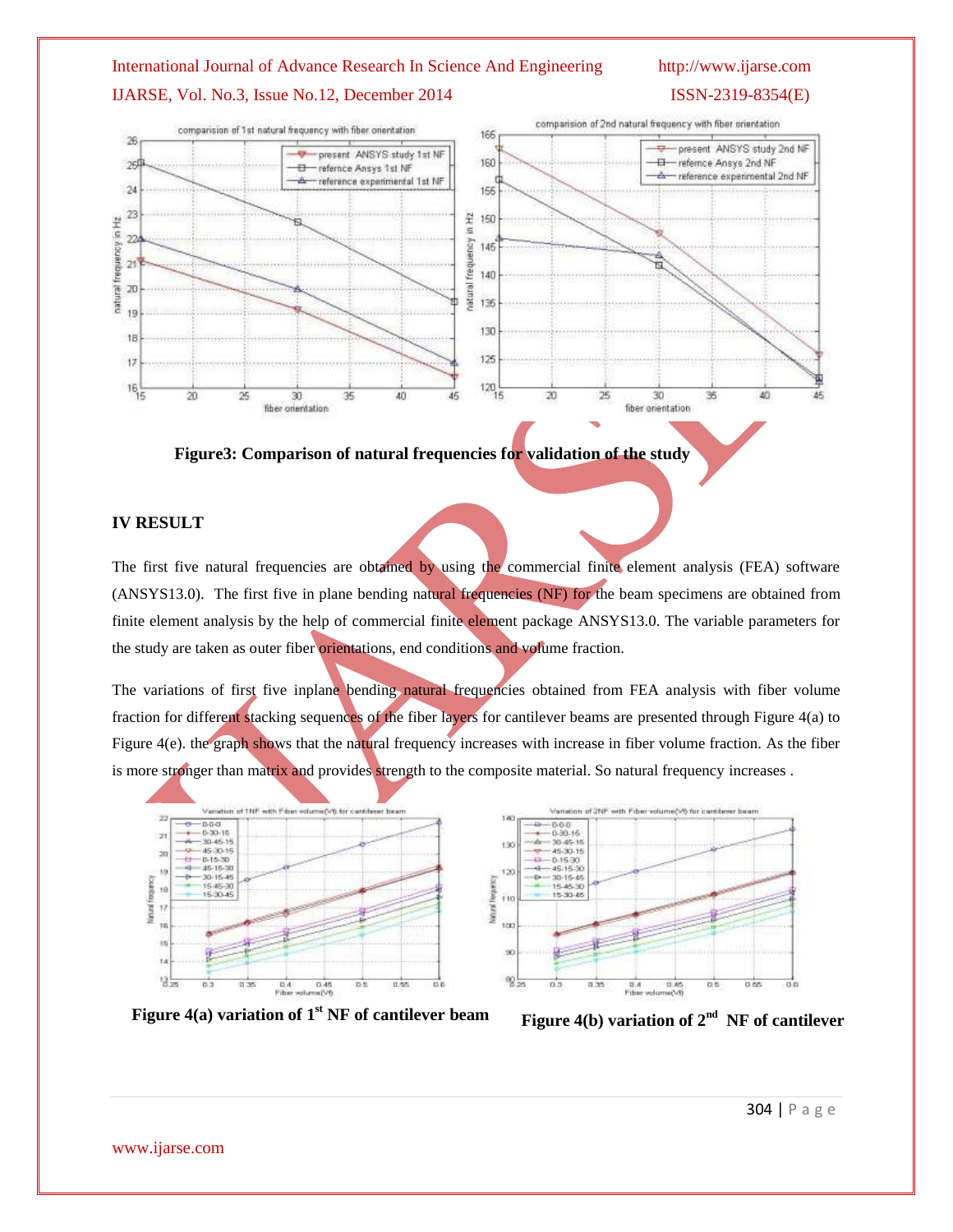

From the above graph it is clear that increase in volume fraction increases natural frequency for all of the orientations. The variations of natural frequency with fiber volume fraction for other boundary conditions of the beam are presented through figure-5 to figure-7.



Figure 5(c) variation of 3<sup>rd</sup> NF of clamped**clamped beam**





**Figure 5(d) variation of 4th NF of clampedclamped beam**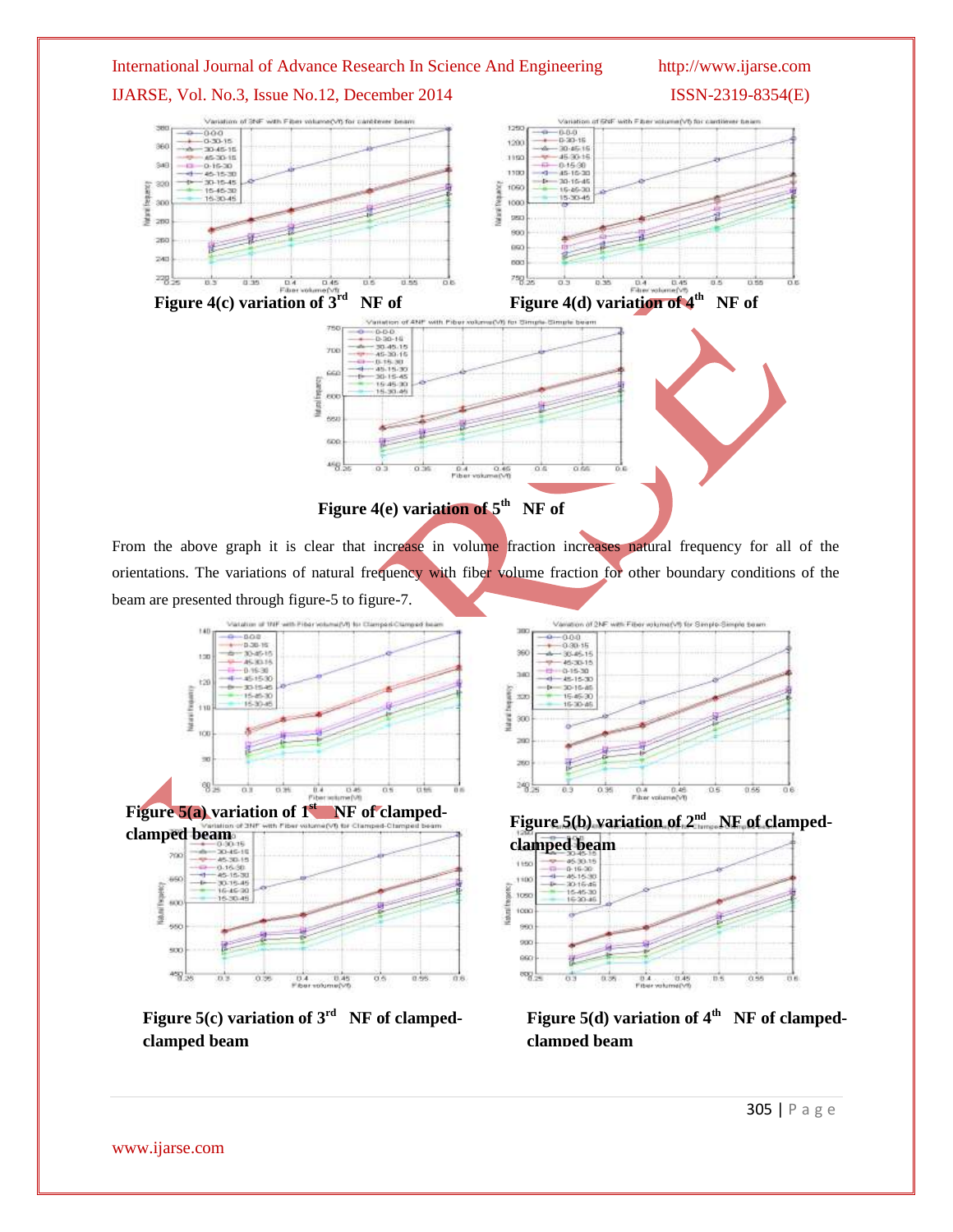International Journal of Advance Research In Science And Engineering http://www.ijarse.com IJARSE, Vol. No.3, Issue No.12, December 2014 ISSN-2319-8354(E)

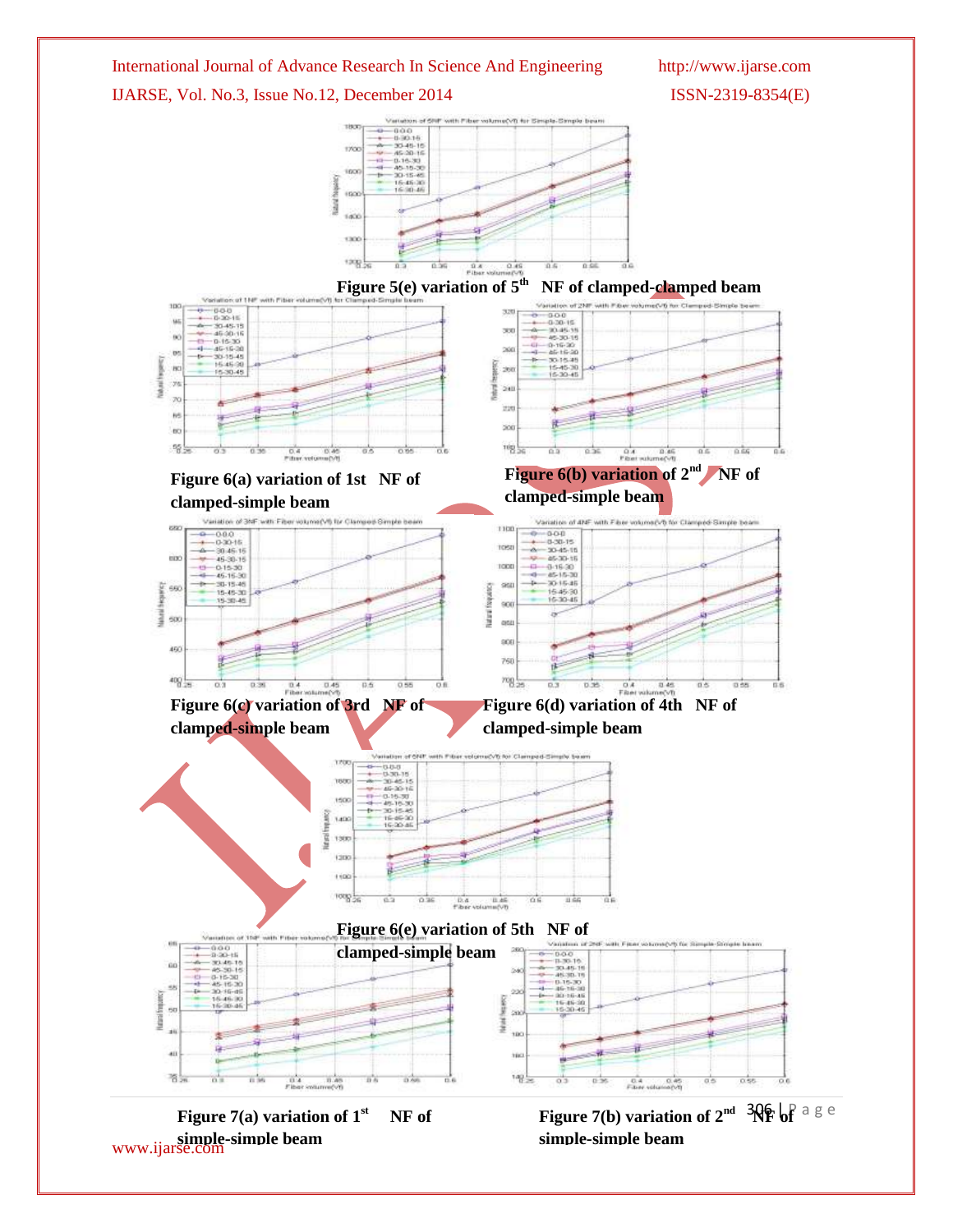# IJARSE, Vol. No.3, Issue No.12, December 2014 ISSN-2319-8354(E)





**Figure 7(e) variation of 5th NF of simple-**

From the above studies it is assumed that as the mechanical properties of the fiber is superior than the mechanical properties of the matrix, there is increase in natural frequency with increase in fiber volume fraction which in turn states that there is an increase in bending stiffness. So it is quite important to study the variation of modulus of elasticity and shear modulus with fiber volume fraction. Figure -8 shows the curve between the Elastic ratios and Fiber Volume fraction for Polyester-Glass Composite specimens. For the study fiber volume fraction is varied from 0.3 to 0.6 with 5% increment. It is observed that with increase in fiber volume fraction there is an increase in elastic ratios and it becomes maximum at  $V_f=0.5$  and then starts to decrease thereafter as illustrated in the figure-8. So it can be said that the choice of volume fraction may be within 0.4 to 0.55 for best results for Polyester-Glass composite materials.



**Figure 8 variations of modulus ratios with** 

## **V CONCLUSION**

Composite materials have wide range of engineering applications in various fields. The mechanical properties of composite beams depend upon the properties of fiber and matrix. It is also true that the fiber orientation and aspect ratio affects the mechanical properties like strength and rigidity of the material which in turn affects the natural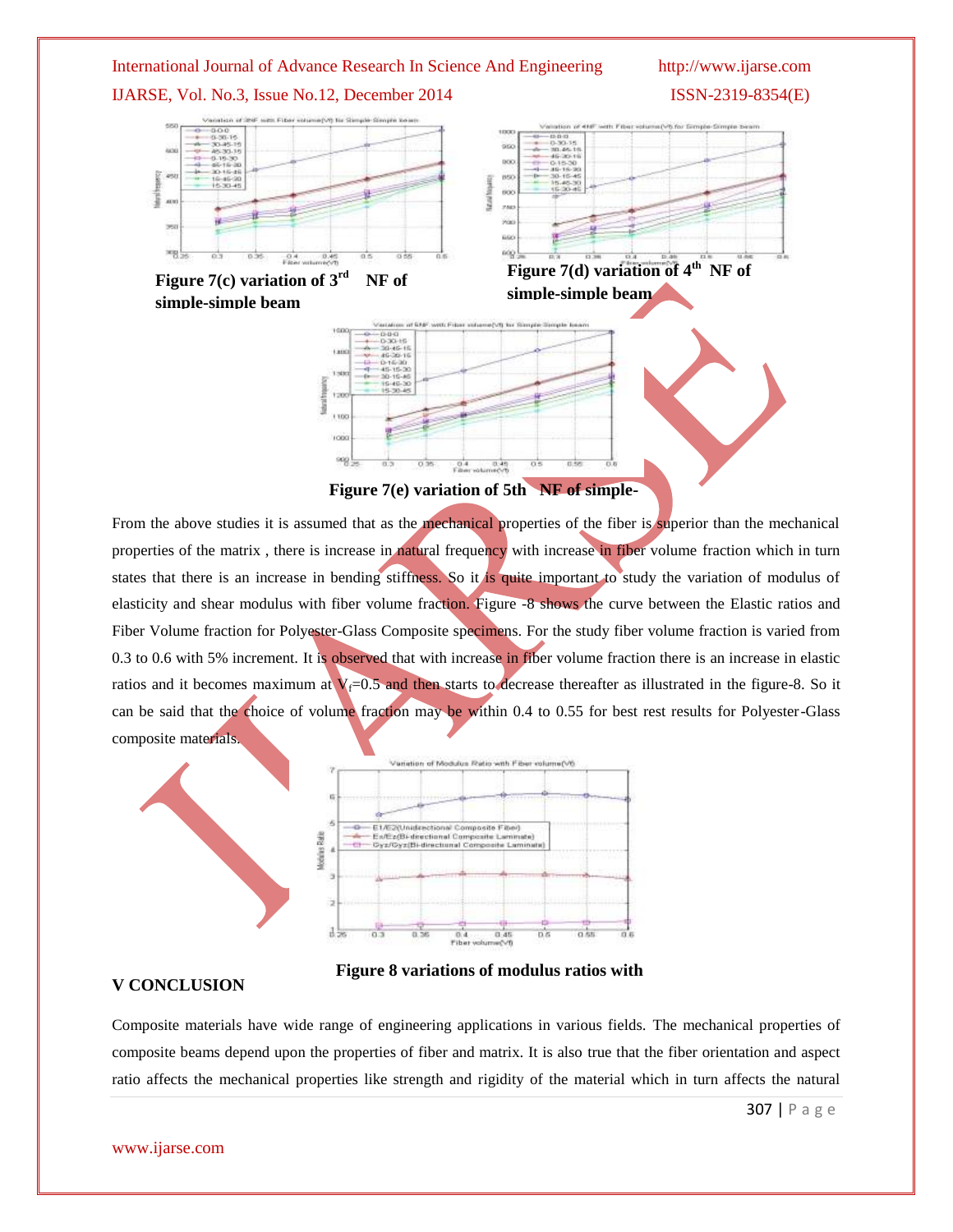# IJARSE, Vol. No.3, Issue No.12, December 2014 ISSN-2319-8354(E)

frequency for same geometry and boundary condition. In this work effect of fiber volume fraction on elastic ratios and natural frequencies are studied. It has been found out that with change in fiber volume fraction there is change in natural frequency. It may be concluded that the choice of fiber volume fraction should be within 0.4 to 0.55 with 0.45 volume fraction having optimum result. Here Composite beams with  $\pm$  (0°-0°-0°) orientation is found to have highest value of natural frequency and  $\pm$  (15°-30°-45°) have lowest value of natural frequency for all of the configurations and boundary conditions as same as from the previous study [16, 17,18]. In future further study will be carried out in this field.

### **REFERENCES**

- [1]. Jones R.M., "*Mechanics of composite materials*". Second edition Taylor and Francis 1999
- [2]. Daniel, I.M.,and Ishai, O. "*Engineering mechanics of composite materials*" second edition, second edition, oxford university press, 2006
- [3]. [Lee](http://www.sciencedirect.com/science/article/pii/S0020768304001556) S.Y., [Yhim](http://www.sciencedirect.com/science/article/pii/S0020768304001556) S.S., *"Dynamic analysis of composite plates subjected to multi-moving loads based on a third order theory ",* [International Journal of Solids and Structures.](http://www.sciencedirect.com/science/journal/00207683) [Volume 41, Issues 16–17,](http://www.sciencedirect.com/science/journal/00207683/41/16) August 2004, Pages 4457–4472.
- [4]. Koo K., *"Vibration and damping analysis of composite plates using finite elements with layer wise in-plane displacements ",* Computers & Structures Volume 80, Issues 16–17, July 2002, Pages 1393–1398
- [5]. Majid D. L., Mustapha F., Sultan M.T.H., Abdullah E. J. And Hanafi H., *"Dynamic analysis of a cantilevered woven composite plate like wing"*, International Conference on Advances Science and Contemporary Engineering 2012 (ICASCE 2012)
- [6]. Matsunaga H., *"Vibration and stability of cross-ply laminated composite plates according to a global higherorder plate theory",* Composite Structures 48 (2000) 231-244.
- [7]. Davallo M., Pasdar H. And Mohseni M. *"Effects of Laminate Thickness and Ply-Stacking Sequence on the Mechanical Properties and Failure Mechanism of Unidirectional Glass-Polyester Composites"*, International Journal Of Chemtech Research, CODEN( USA): IJCRGG ISSN : 0974-4290 Vol.2, No.4, Pp 2118-2124, Oct-Dec 2010
- [8]. Aly M.F., Goda. I. G. M., and Hassan, G. A., *"Experimental Investigation of the Dynamic Characteristics of Laminated Composite Beams",* International Journal of Mechanical & Mechatronics IJMME-IJENS Vol: 10 No: 03, May 10, 2010.
- [9]. [Yung](http://www.sciencedirect.com/science/article/pii/0045794989903933) H., [Fu-Kuo](http://www.sciencedirect.com/science/article/pii/0045794989903933) Wu. ,"*Transient dynamic analysis of laminated composite plates subjected to transverse impact,"* Structures, Volume, 1989, Pages 453–466.
- [10]. Liou W.J., Tseng C.I. , Chao L.P. "*Stress analysis of laminated E-glass epoxy composite plates subject to impact dynamic loading* ", Computers & Structures, Volume 61, Issue 1, 14 August 1996, Pages 1–11.
- [11]. Lee S.Y., Wooh S.C., Yhim S.S., *"Dynamic behavior of folded composite plates analyzed by the third order plate theory"*, International Journal of Solids and Structures, Volume 41, Issue 7, April 2004, Pages 1879–1892.